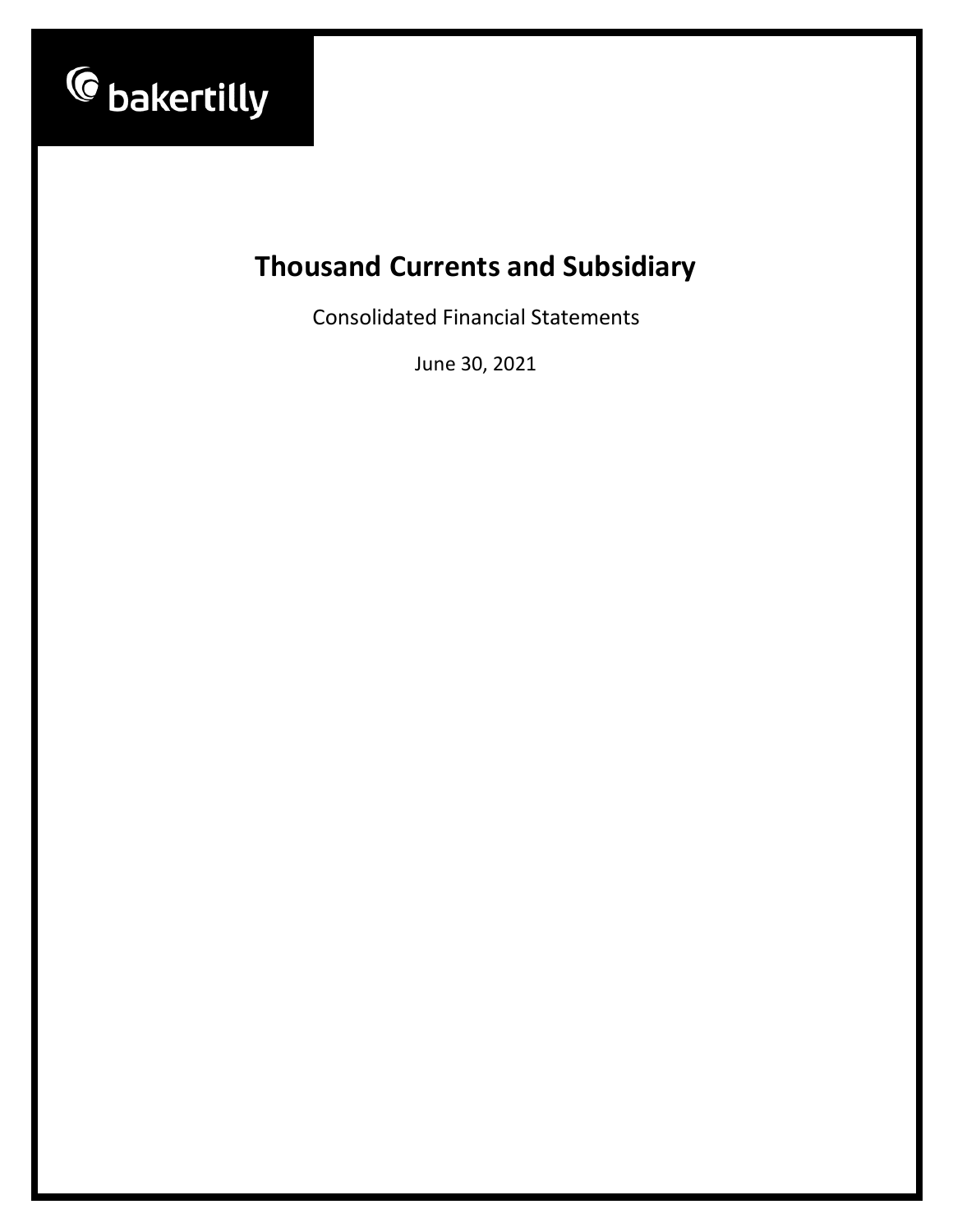# **INDEX TO CONSOLIDATED FINANCIAL STATEMENTS**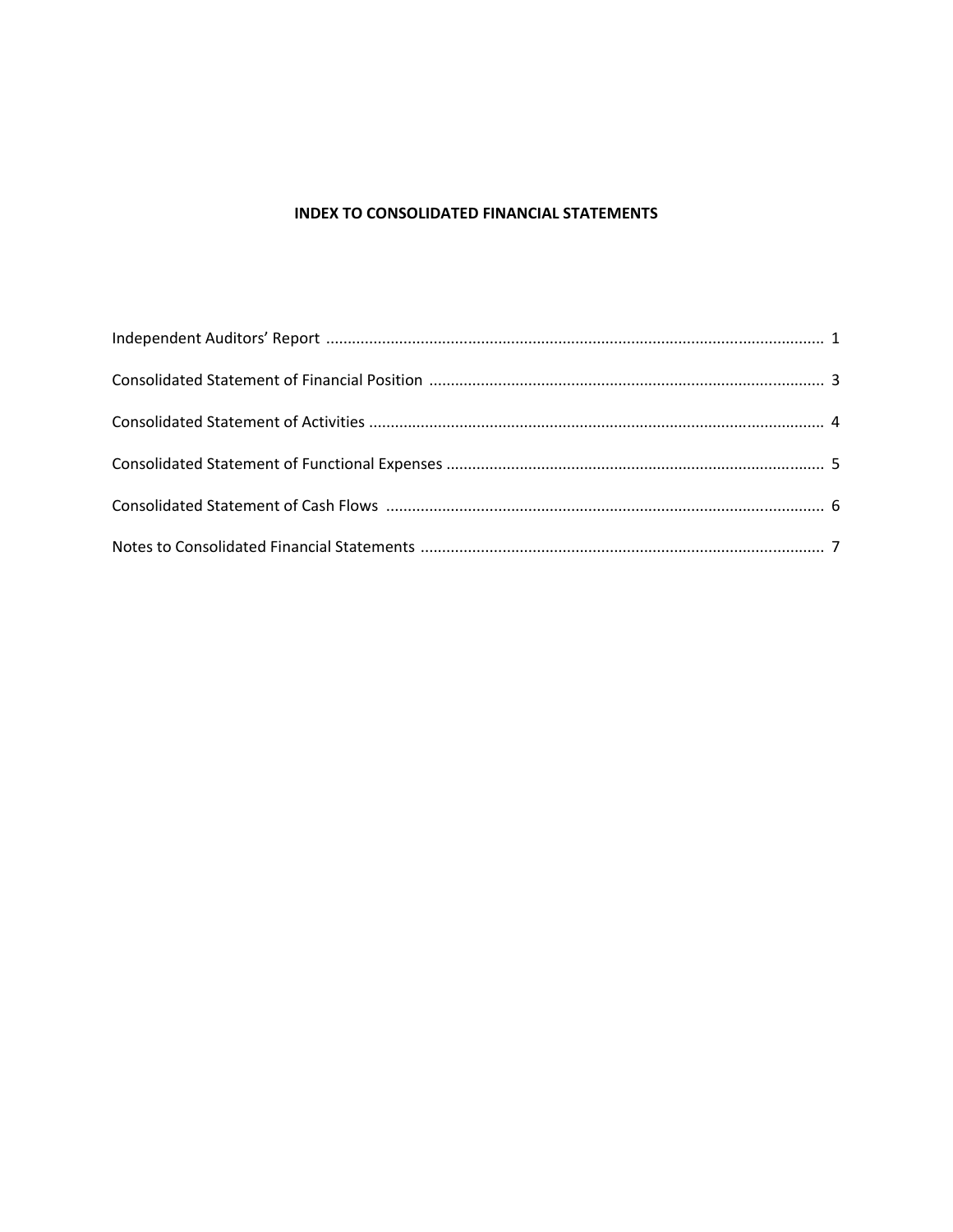

# **INDEPENDENT AUDITORS' REPORT**

The Board of Directors of Thousand Currents and Subsidiary

#### **Report on the Financial Statements**

We have audited the accompanying consolidated financial statements of Thousand Currents and Subsidiary, a nonprofit organization (the "Organization"), which comprise the consolidated statement of financial position as of June 30, 2021, and the related consolidated statements of activities, functional expenses and cash flows for the year then ended, and the related notes to the consolidated financial statements (collectively, the financial statements).

#### **Management's Responsibility for the Financial Statements**

Management is responsible for the preparation and fair presentation of these financial statements in accordance with accounting principles generally accepted in the United States of America; this includes the design, implementation, and maintenance of internal control relevant to the preparation and fair presentation of financial statements that are free from material misstatement, whether due to fraud or error.

#### **Auditors' Responsibility**

Our responsibility is to express an opinion on these financial statements based on our audit. We conducted our audit in accordance with auditing standards generally accepted in the United States of America. Those standards require that we plan and perform the audit to obtain reasonable assurance about whether the financial statements are free from material misstatement.

An audit involves performing procedures to obtain audit evidence about the amounts and disclosures in the financial statements. The procedures selected depend on the auditors' judgment, including the assessment of the risks of material misstatement of the financial statements, whether due to fraud or error. In making those risk assessments, the auditor considers internal control relevant to the entity's preparation and fair presentation of the financial statements in order to design audit procedures that are appropriate in the circumstances, but not for the purpose of expressing an opinion on the effectiveness of the entity's internal control. Accordingly, we express no such opinion. An audit also includes evaluating the appropriateness of accounting policies used and the reasonableness of significant accounting estimates made by management, as well as evaluating the overall presentation of the financial statements.

We believe that the audit evidence we have obtained is sufficient and appropriate to provide a basis for our audit opinion.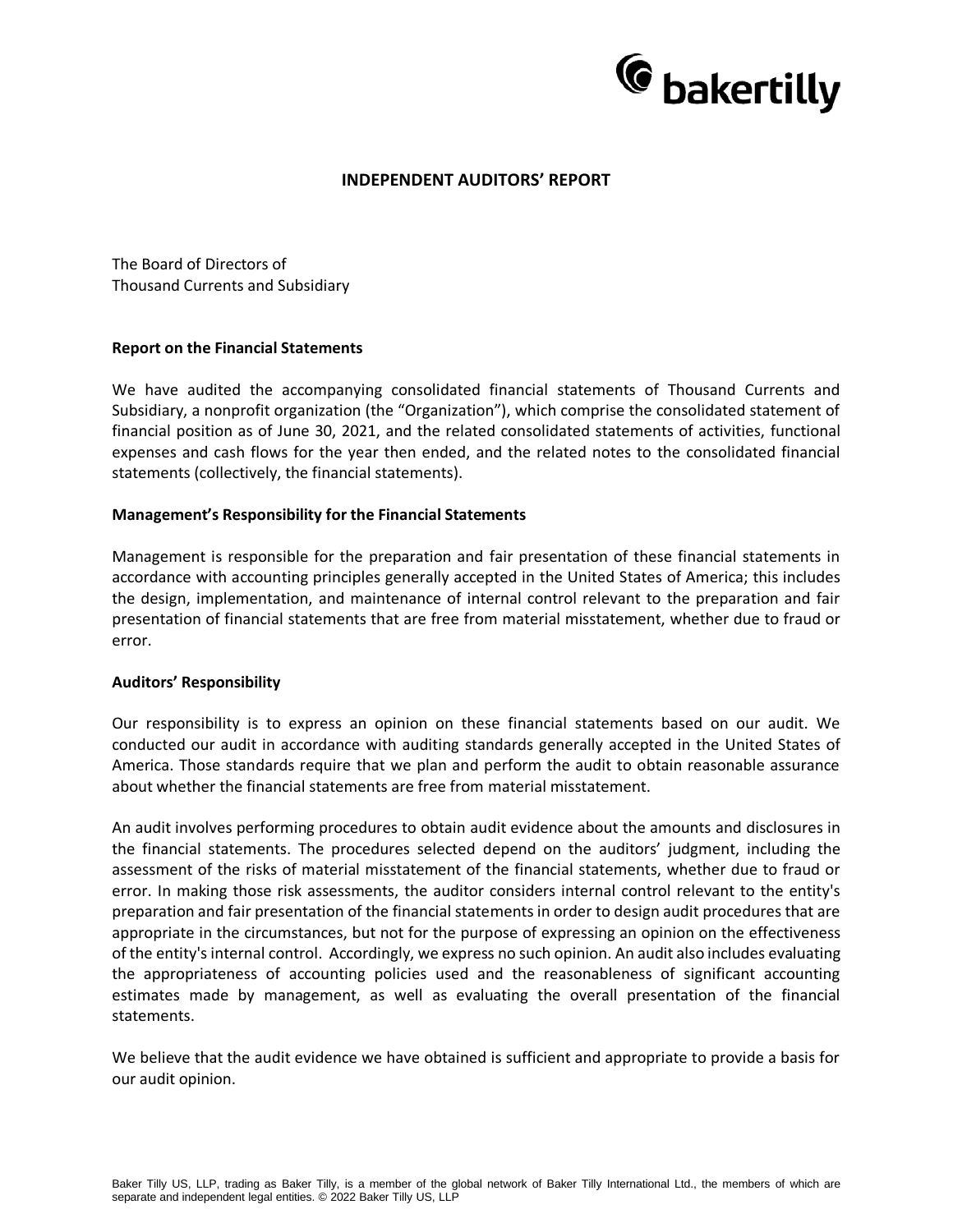

## **Opinion**

In our opinion, the financial statements referred to above present fairly, in all material respects, the financial position of Thousand Currents and Subsidiary as of June 30, 2021, and the changes in their net assets and their cash flows for the year then ended in accordance with accounting principles generally accepted in the United States of America.

**BAKER TILLY US, LLP**

Baker Tilly US, LLP

San Francisco, California May 25, 2022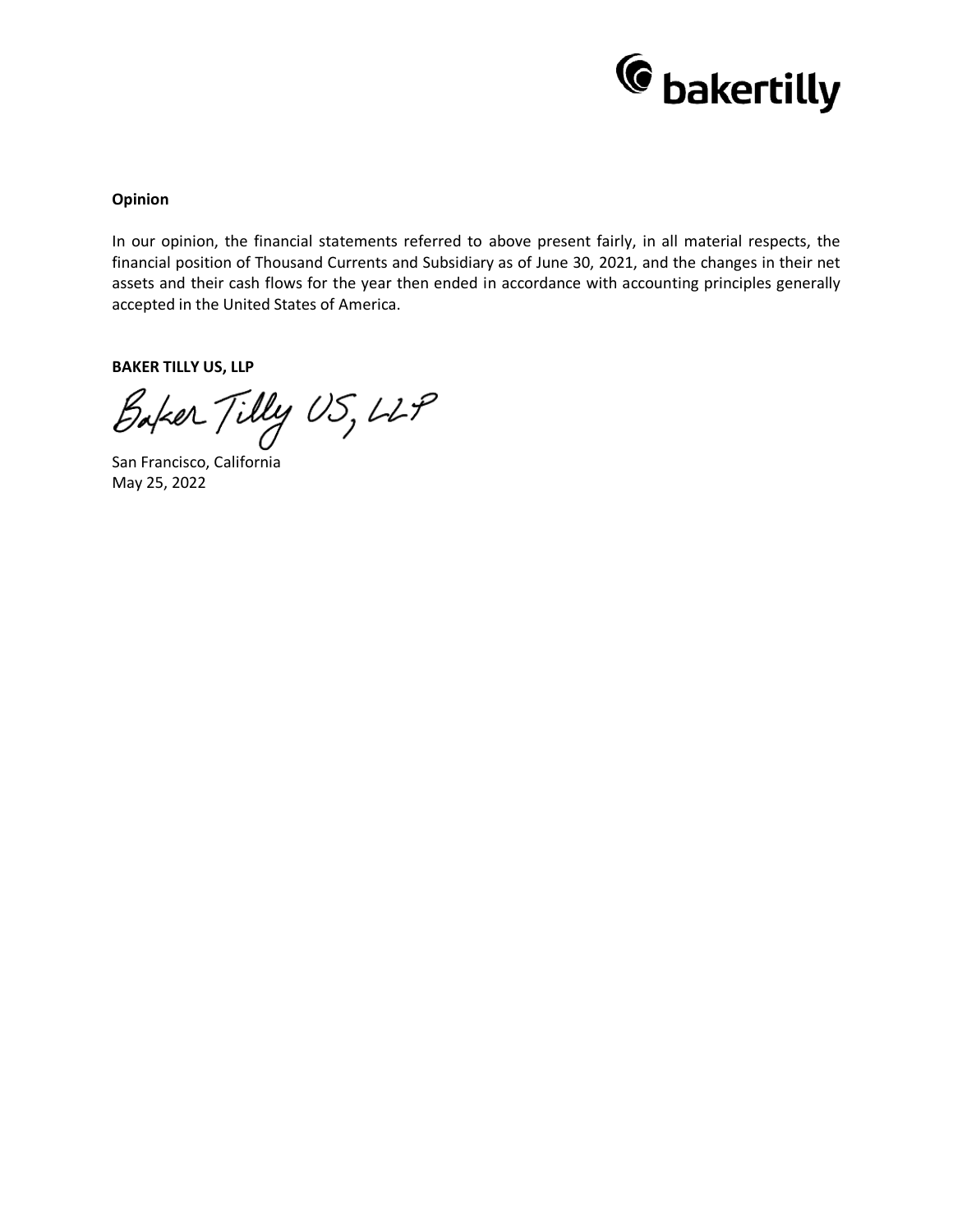# **THOUSAND CURRENTS AND SUBSIDIARY CONSOLIDATED STATEMENT OF FINANCIAL POSITION June 30, 2021**

# **ASSETS**

| <b>Current Assets</b>                                  |                  |
|--------------------------------------------------------|------------------|
| Cash and cash equivalents                              | \$<br>13,752,475 |
| Grants receivable (Note 5)                             | 1,479,000        |
| Grants receivable - Employee Retention Credit (Note 6) | 95,121           |
| <b>Accounts receivable</b>                             | 42,918           |
| Investments (Note 7)                                   | 2,625,448        |
| Prepaid expenses                                       | 25,420           |
| <b>Total current assets</b>                            | 18,020,382       |
| Property and equipment - net (Note 8)                  | 2,893            |
| <b>Noncurrent Assets</b>                               |                  |
| Grants receivable, net of current portion              | 180,000          |
| Deposits                                               | 6,300            |
| <b>Total noncurrent assets</b>                         | 186,300          |
| <b>Total assets</b>                                    | \$<br>18,209,575 |
| <b>LIABILITIES AND NET ASSETS</b>                      |                  |
| <b>Current Liabilities</b>                             |                  |
| Accounts payable and accrued expenses                  | \$<br>161,519    |
| Grants payable                                         | 420,386          |
| Accrued payroll and benefits                           | 101,856          |
| Deferred revenue                                       | 53,750           |
| <b>Total current liabilities</b>                       | 737,511          |
| <b>Noncurrent Liabilities</b>                          |                  |
| Forgivable Ioan (Note 9)                               | 308,300          |
|                                                        |                  |
| <b>Total liabilities</b>                               | 1,045,811        |
| <b>Net assets</b>                                      |                  |
| Without donor restrictions                             | 12,426,311       |
| With donor restrictions (Note 10)                      | 4,737,453        |
| Total net assets                                       | 17, 163, 764     |
| Total liabilities and net assets                       | \$<br>18,209,575 |

*Page 3 The accompanying notes are an integral part of these consolidated financial statements.*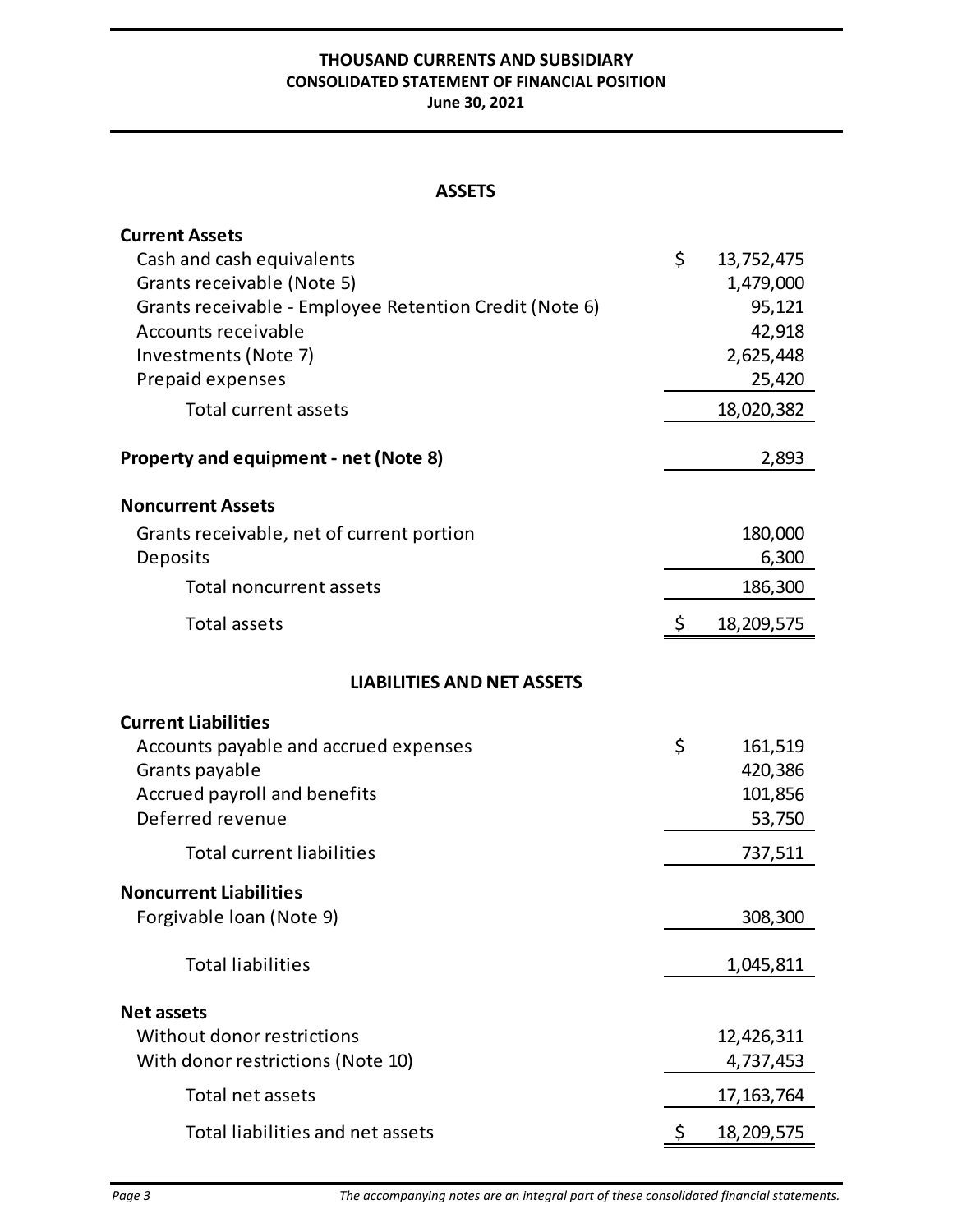# **THOUSAND CURRENTS AND SUBSIDIARY CONSOLIDATED STATEMENT OF ACTIVITIES For the Year Ended June 30, 2021**

|                                               | <b>Without Donor</b> | <b>With Donor</b>   |                    |
|-----------------------------------------------|----------------------|---------------------|--------------------|
|                                               | <b>Restrictions</b>  | <b>Restrictions</b> | <b>Total</b>       |
| <b>SUPPORT AND REVENUE</b>                    |                      |                     |                    |
| Support                                       |                      |                     |                    |
| Contributions                                 | \$<br>749,691        | \$<br>2,917,110     | \$<br>3,666,801    |
| Foundations and corporations                  | 2,275,732            | 8,498,690           | 10,774,422         |
| Government grants - Employee Retention Credit | 132,972              |                     | 132,972            |
| <b>Total support</b>                          | 3,158,395            | 11,415,800          | 14,574,195         |
| Revenue                                       |                      |                     |                    |
| Academy tuition                               | 167,502              |                     | 167,502            |
| Realized and unrealized gain                  |                      |                     |                    |
| on investments                                | 469,128              |                     | 469,128            |
| Interest and dividend income - net            | 53,151               |                     | 53,151             |
| Other income                                  | 19,994               |                     | 19,994             |
| Total revenue                                 | 709,775              |                     | 709,775            |
| Net assets released from restrictions         | 74,717,248           | (74,717,248)        |                    |
| <b>TOTAL SUPPORT AND REVENUE</b>              | 78,585,418           | (63, 301, 448)      | 15,283,970         |
| <b>EXPENSES</b>                               |                      |                     |                    |
| Program services                              | 78,874,341           |                     | 78,874,341         |
| Supporting services:                          |                      |                     |                    |
| Management and general                        | 811,923              |                     | 811,923            |
| Fundraising                                   | 821,899              |                     | 821,899            |
| <b>TOTAL EXPENSES</b>                         | 80,508,163           |                     | 80,508,163         |
| Change in net assets                          | (1,922,745)          | (63, 301, 448)      | (65, 224, 193)     |
| Net assets - beginning of year                | 14,349,056           | 68,038,901          | 82,387,957         |
| Net assets - end of year                      | \$<br>12,426,311     | \$<br>4,737,453     | \$<br>17, 163, 764 |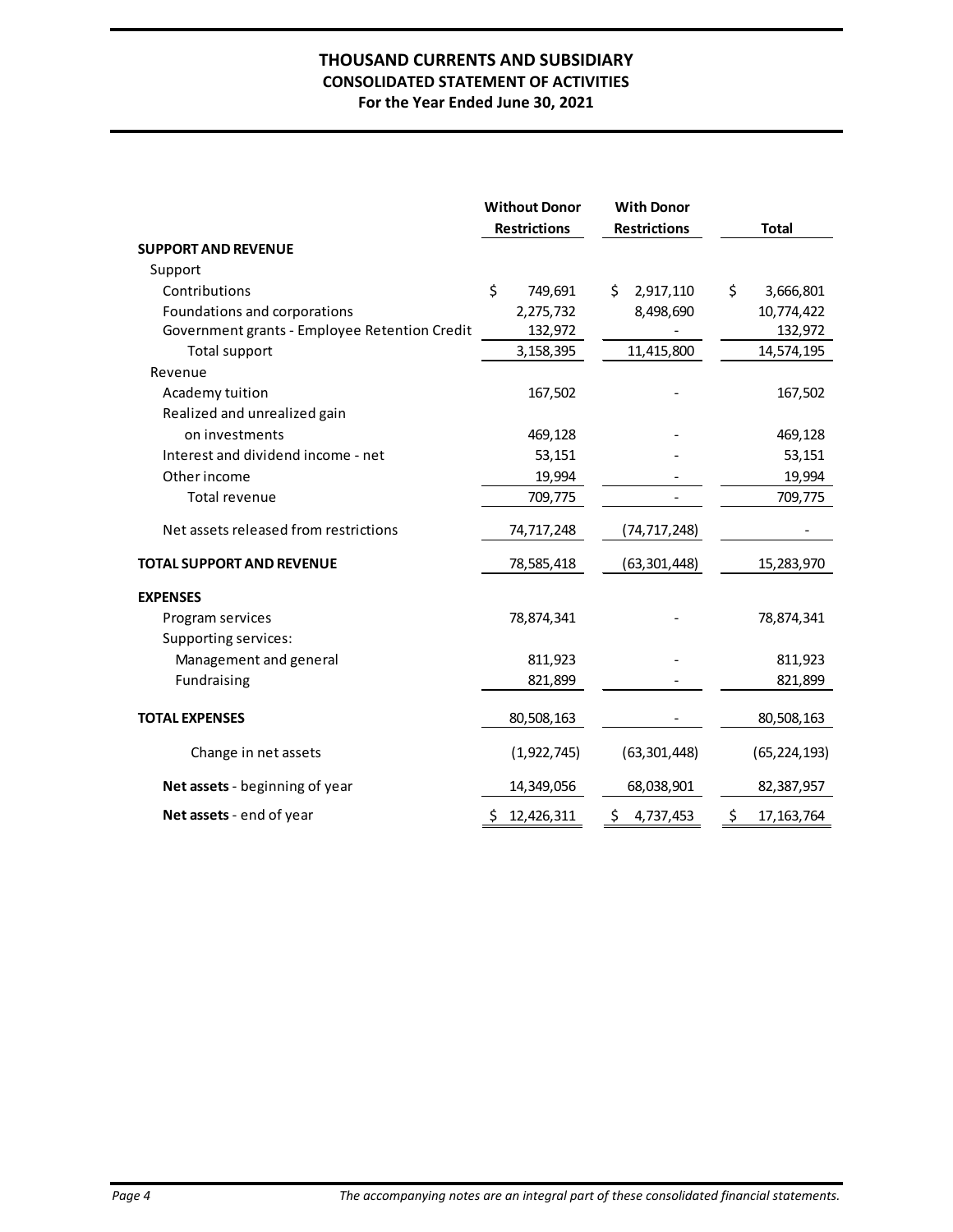# **THOUSAND CURRENTS AND SUBSIDIARY CONSOLIDATED STATEMENT OF FUNCTIONAL EXPENSES For the Year Ended June 30, 2021**

|                             |                 |                   | Programs             |                   |              | <b>Supporting Services</b> |                    |                 |
|-----------------------------|-----------------|-------------------|----------------------|-------------------|--------------|----------------------------|--------------------|-----------------|
|                             |                 | <b>Grants and</b> |                      |                   |              |                            |                    |                 |
|                             | <b>Fiscal</b>   | Grantee           | <b>Education and</b> |                   | <b>Total</b> | Management                 |                    | <b>Total</b>    |
|                             | <b>Projects</b> | <b>Services</b>   | Outreach             | <b>CLIMA Fund</b> | Programs     | and General                | <b>Fundraising</b> | <b>Expenses</b> |
| <b>Salaries</b>             | 31,190          | 496,032           | 141,556              | 140,100           | 808,878      | 410,848                    | 462,746            | 1,682,472       |
| <b>Employee benefits</b>    | 1,873           | 75,878            | 18,965               | 18,311            | 115,027      | 90,247                     | 68,963             | 274,237         |
| Payroll taxes               | 2,386           | 38,898            | 9,725                | 9,389             | 60,398       | 41,916                     | 34,204             | 136,518         |
| Total personnel             | 35,449          | 610,808           | 170,246              | 167,800           | 984,303      | 543,011                    | 565,913            | 2,093,227       |
| Accounting                  |                 |                   |                      |                   |              | 94,845                     |                    | 94,845          |
| Bank and payroll fees       | 36,436          | 11,519            | 1,527                | 1,345             | 50,827       | 8,322                      | 10,502             | 69,651          |
| Conferences and meetings    |                 | 529               |                      | 1,680             | 2,209        | 152                        | 3,312              | 5,673           |
| Consultant fees             | 17,000          | 432,685           | 297,367              | 54,865            | 801,917      | 61,904                     | 155,790            | 1,019,611       |
| Depreciation                |                 | 210               | 52                   | 51                | 313          | 226                        | 185                | 724             |
| Dues, licenses, service fee |                 | 3,417             |                      |                   | 3,417        | 15,487                     | 36,485             | 55,389          |
| Grants                      | 69,164,086      | 5,658,976         | 3,000                | 1,958,000         | 76,784,062   |                            |                    | 76,784,062      |
| Information technology      | 35,910          | 15,586            | 31,779               | 4,485             | 87,760       | 17,740                     | 14,217             | 119,717         |
| Insurance                   |                 | 2,666             | 667                  | 643               | 3,976        | 10,213                     | 2,345              | 16,534          |
| Language interpretation     |                 | 57,778            | 7,097                | 7,528             | 72,403       | 3,067                      | 1,165              | 76,635          |
| Legal                       | 18,397          | 9,402             | 2,351                | 2,269             | 32,419       | 26,496                     | 8,268              | 67,183          |
| Occupancy                   | 3               | 21,188            | 8,889                | 5,149             | 35,229       | 22,990                     | 18,630             | 76,849          |
| Supplies and office expens  |                 | 2,564             | 11,499               | 1,319             | 15,382       | 2,202                      | 4,534              | 22,118          |
| <b>Travel and meals</b>     |                 | 83                | 21                   | 20                | 124          | 5,268                      | 553                | 5,945           |
| <b>Total expenses</b>       | 69,307,281      | 6,827,411         | 534,495              | 2,205,154         | 78,874,341   | 811,923                    | 821,899            | 80,508,163      |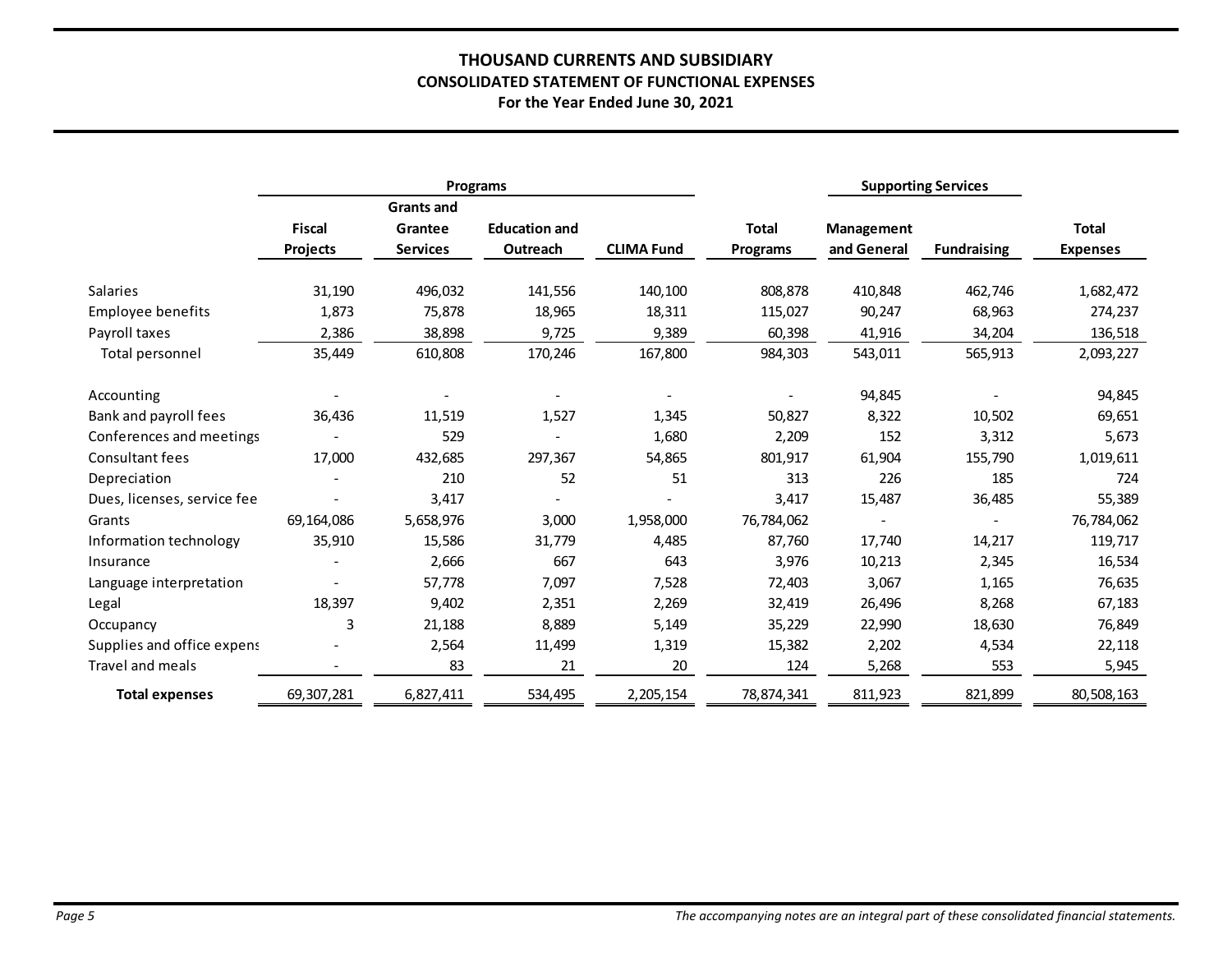# **THOUSAND CURRENTS AND SUBSIDIARY CONSOLIDATED STATEMENT OF CASH FLOWS For the Year Ended June 30, 2021**

| <b>CASH FLOWS FROM OPERATING ACTIVITIES:</b>              |                   |
|-----------------------------------------------------------|-------------------|
| Change in net assets                                      | \$ (65, 224, 193) |
| Adjustments to reconcile change in net assets to net cash |                   |
| used in operating activities:                             |                   |
| Realized and unrealized gains on investments              | (469, 128)        |
| Depreciation                                              | 724               |
| Changes in operating assets and liabilities:              |                   |
| Accounts receivable                                       | (42, 918)         |
| Grants receivable                                         | 14,214,325        |
| Grants receivable - Employee Retention Credit             | (95, 121)         |
| Prepaid expenses                                          | (144)             |
| Accounts payable and accrued expenses                     | (15, 824)         |
| Grants payable                                            | 391,048           |
| Accrued payroll and benefits                              | (8, 719)          |
| Deferred revenue                                          | (43, 750)         |
| Net cash used in operating activities                     | (51, 293, 700)    |
| <b>CASH FLOWS FROM INVESTING ACTIVITIES:</b>              |                   |
| Proceeds from sales of investments                        | 1,084,597         |
| Purchase of investments                                   | (1,024,151)       |
| Net cash provided by investing activities                 | 60,446            |
| NET DECREASE IN CASH AND CASH EQUIVALENTS                 | (51, 233, 254)    |
| CASH AND CASH EQUIVALENTS - beginning of year             | 64,985,729        |
| CASH AND CASH EQUIVALENTS - end of year                   | \$13,752,475      |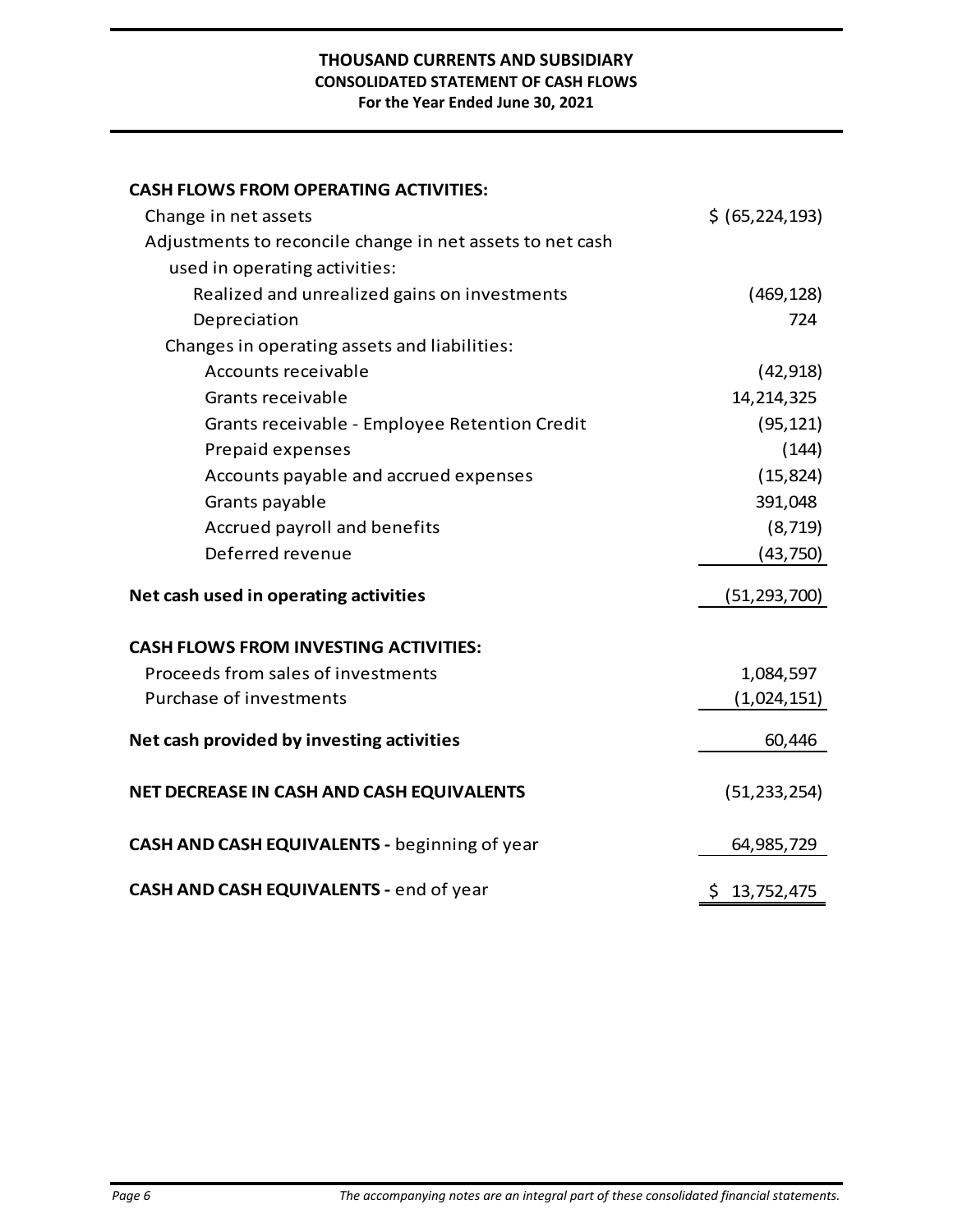## **1. ORGANIZATION AND NATURE OF ACTIVITIES**

Thousand Currents is a California nonprofit public benefit corporation formed in 1985 that partners with grassroots groups, led by women, youth, and Indigenous Peoples in the Global South who are transforming their communities and creating lasting solutions to their shared global challenges.

Thousand Currents' programs include:

- Grants and Grantee services: In addition to providing financial resources to partners in Africa, Asia, and Latin America, Thousand Currents organizes local and transnational learning exchanges and facilitates strategic networks and alliances. Through the Climate Leaders in Movement Action Fund ("CLIMA"), they work in collaboration with their peers to increase resources to our grassroots partners.
- Philanthropic Outreach and Education: Thousand Currents works to educate, train and support philanthropists to engage in meaningful and transformative giving through programs such as the Thousand Currents Academy and Diaspora Partnerships. They also model effective giving and investment practices by creating experimental programs like the Buen Vivir Fund.
- Thousand Currents acts as a fiscal sponsor, primarily for Black Lives Matter Global Network Foundation, Inc. ("BLMGNF") (refer to Note 11).

In January 2018, Thousand Currents formed Buen Vivir Investment Management, LLC, ("BVIM") (the "Subsidiary") with Thousand Currents as its sole member. BVIM's purpose is to further the charitable purpose of Thousand Currents and to support investment related activities that are within their programmatic focus. In February 2018, BVIM entered into an operating agreement with the Buen Vivir Fund, LLC ("BVF"), to act as its implementing member and manage the day to day activities of BVF under the direction of the Members Assembly, as defined in the agreement. BVIM has no ownership interest in BVF. There were no fees earned by BVIM from BVF during the year.

# **2. SUMMARY OF SIGNIFICANT ACCOUNTING POLICIES**

#### *Principles of Consolidation*

The accompanying consolidated financial statements include the accounts of Thousand Currents and its wholly-owned Subsidiary, BVIM (collectively the "Organization"). Significant inter-company transactions and balances have been eliminated in consolidation.

#### *Basis of Accounting*

The accompanying consolidated financial statements of the Organization have been prepared on the accrual basis of accounting and in accordance with generally accepted accounting principles promulgated in the United States for Not‐for‐Profit organizations ("U.S. GAAP").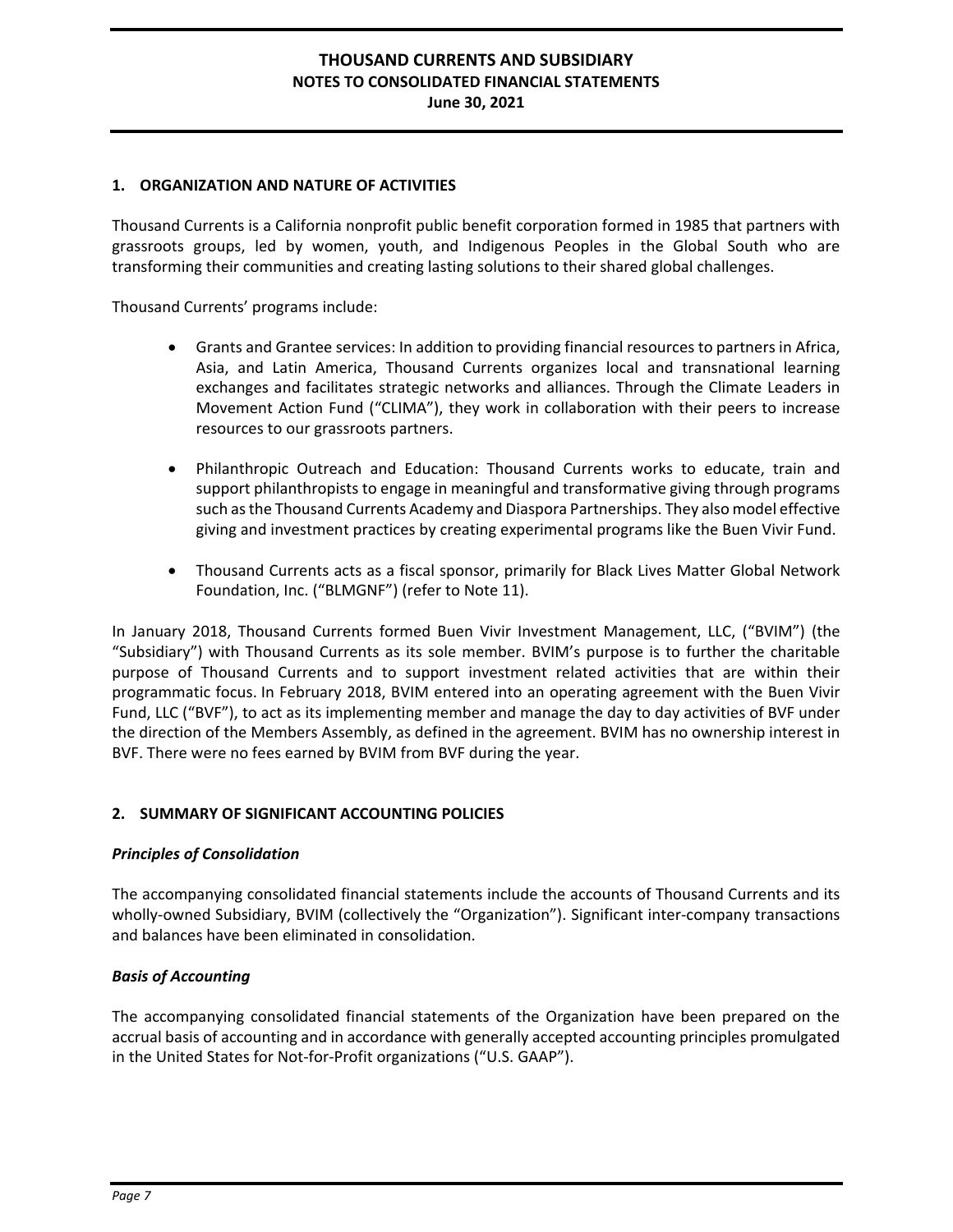#### **2. SUMMARY OF SIGNIFICANT ACCOUNTING POLICIES** (continued)

#### *Description of Net Assets*

The Organization reports information regarding its consolidated financial position and activities according to two classes of net assets as follows:

#### *Without Donor Restrictions*

Net assets without donor restrictions consist of resources which have not been specifically restricted by a donor. Net assets without donor restrictions may be designated for specific purposes by the Organization or may be limited by contractual agreements with outside parties.

#### *With Donor Restrictions*

Net assets with donor restrictions consist of contributions and other inflows of assets whose use is limited by donor-imposed stipulations that expire by the passage of time or can be fulfilled and removed by actions of the Organization pursuant to those stipulations. Net assets with donor restrictions also includes funds held in perpetuity as directed by donors, which specify the assets donated be invested to provide a permanent source of income. As of June 30, 2021, there were no net assets with donor restrictions held in perpetuity.

#### *Use of Estimates*

The preparation of consolidated financial statements in conformity with accounting principles generally accepted in the United States of America requires management to make estimates and assumptions that affect amounts reported in the consolidated financial statements and accompanying notes. Actual results could differ from those estimates.

#### *Cash and Cash Equivalents*

The Organization considers all highly liquid investments, with an initial maturity of three months or less, to be cash equivalents. The Organization holds its available cash in a checking and investment account with a major United States bank and with a brokerage house, respectively.

#### *Grants and Accounts Receivable*

Grants receivable includes unconditional promises to give from donors. Accounts receivable represent amounts billed and accrued but not yet collected for services. Grants and accounts receivable are recorded at net realizable value. Contributions receivable that are expected to be collected in more than one year are recorded at fair value at the date of promise. That fair value is computed using a present value technique applied to anticipated cash flows. Amortization of the resulting discount is recognized as additional contribution revenue.

Unconditional grants and accounts receivable are subject to an allowance for uncollectible amounts. The Organization considers all grants and accounts receivable to be fully collectible at June 30, 2021. Accordingly, no allowance for doubtful accounts was deemed necessary.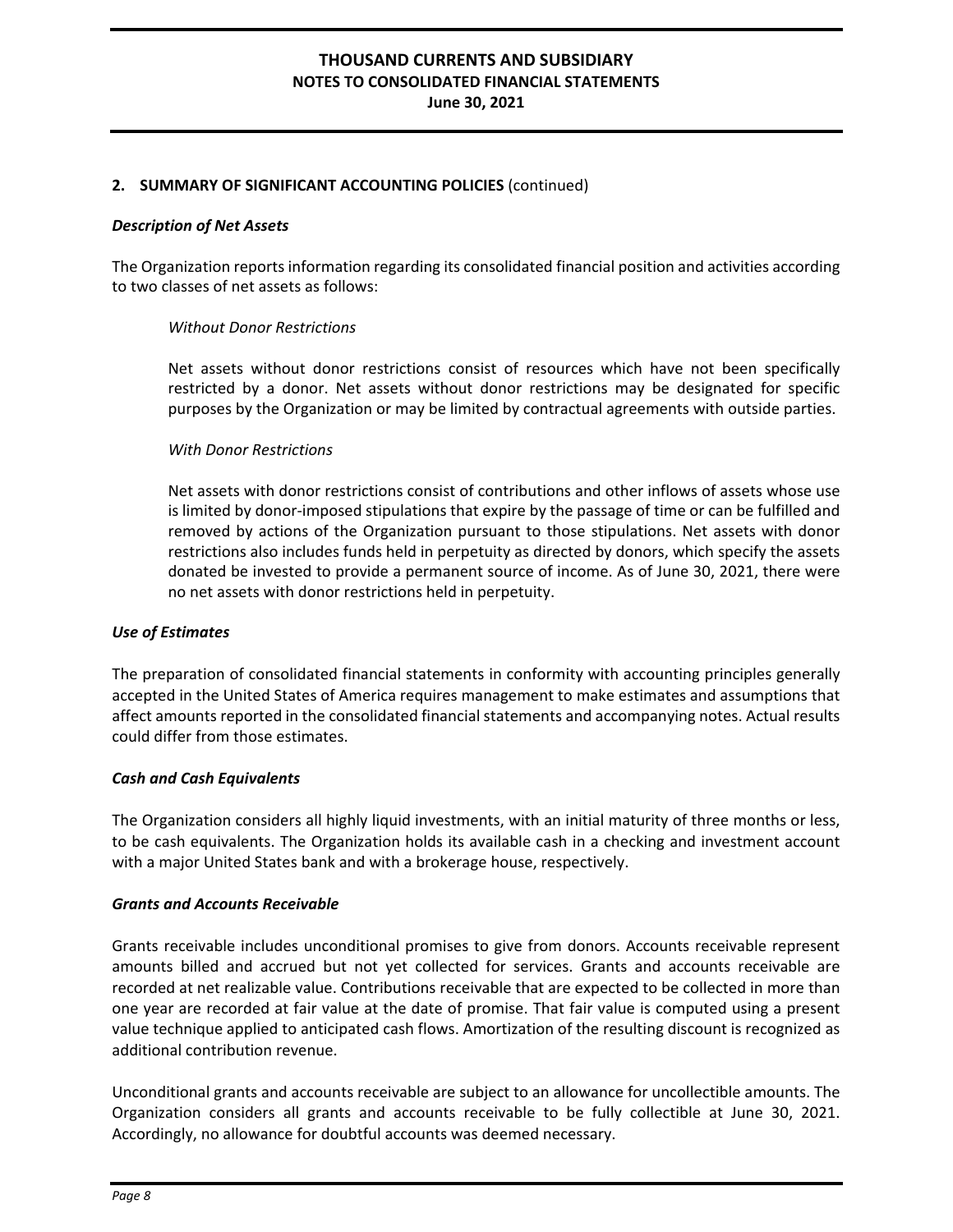# **2. SUMMARY OF SIGNIFICANT ACCOUNTING POLICIES** (continued)

## *Investments*

Investments consist of equities, bonds, and exchange traded funds that are recorded at their published fair market value. Unrealized and realized gains and losses are reflected as increases or decreases in the consolidated statement of activities. Marketable equity securities or investments received by donation are recorded at fair value on the date or receipt, are sold as soon as practicable after receipt, and are classified based on the donor's intention.

Dividend and interest income are recorded when received by the Organization, and are reflected net of investment fees.

# *Fair Value Measurements*

The Organization considers the use of market-based information over entity specific information in valuing its investments, using a three‐level hierarchy for fair value measurements based on the nature of inputs used in the valuation of the financial assets, as of the measurement date.

The three-level hierarchy for fair value measurements is defined as follows:

- *Level 1* inputs to the valuation methodology quoted prices (unadjusted) for identical assets or liabilities in active markets.
- *Level 2* inputs to the valuation methodology quoted prices for similar assets and liabilities in active markets, and inputs that are observable for the asset or liability, either directly or indirectly, for substantially the full term of the investment.
- *Level 3* inputs to the valuation methodology unobservable and significant to the fair value measurement.

Fair value is defined as the price that would be received to sell an asset or paid to transfer a liability (i.e., the exit price) in an orderly transaction between market participants at the measurement date. An asset or liability's categorization within the hierarchy is based upon the lowest level of input that is significant to the fair value measurement.

# *Property and Equipment*

Property and equipment are stated at cost less accumulated depreciation, or, if donated, at the fair market value at the date of donation. Depreciation is computed using the straight‐line method over the estimated useful lives of the related assets which range from 3 to 7 years. The Organization capitalizes assets with a cost or donated value of \$5,000 or more and an estimated life greater than one year.

Expenditures for major renewals and betterments that extend the useful lives of the property and equipment are capitalized. Expenditures for maintenance and repairs are charged to expense as incurred.

Management reviews long-lived assets for impairment when circumstances indicate the carrying amount of the asset may not be recoverable.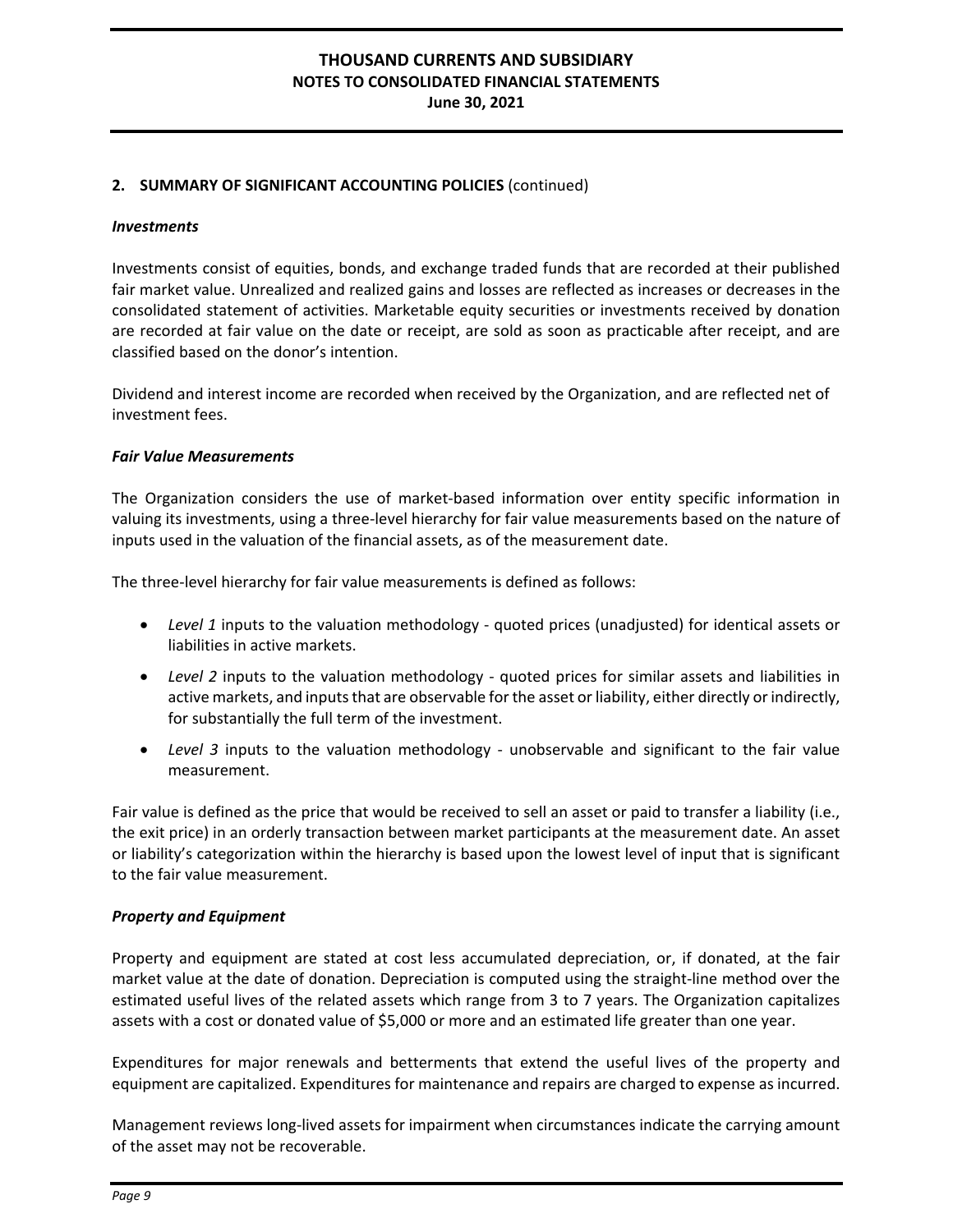# **2. SUMMARY OF SIGNIFICANT ACCOUNTING POLICIES** (continued)

#### *Grants Payable*

Unconditional grants are recognized as grant expense and a liability when the Organization approves the grants. Grant refunds are recorded as receivable and as a reduction of grant expense at the time the Organization becomes aware the grant will be refunded.

#### *Sabbatical*

The Organization offers a sabbatical to staff who have completed seven years of service subject to a variety of limitations and conditions. There was no accrued sabbatical as of June 30, 2021.

#### *Revenue Recognition*

# *Contributions and Grants*

Contributions and grants, including unconditional promises to give, from individuals, foundations, and corporations, are recorded as without donor restrictions, or with donor restrictions, depending on the existence and/or nature of any donor restrictions.

Unconditional promises to give, including contributions from individuals and foundation grants, are recorded at their net realizable values. Unconditional promises to give that are expected to be collected in future years are recorded at the present value of estimated future cash flows. Conditional promises to give are not included as support until such time the conditions are substantially met.

#### *Contributions ‐ in‐Kind*

Donations of materials are recorded as support at their fair value on the date of the donation. Donated services are recognized if the services received (a) create or enhance nonfinancial assets, or (b) require specialized skills that are provided by individuals possessing those skills and would typically need to be purchased if not provided by donation. There were no contributions in‐kind received during the year ended June 30, 2021.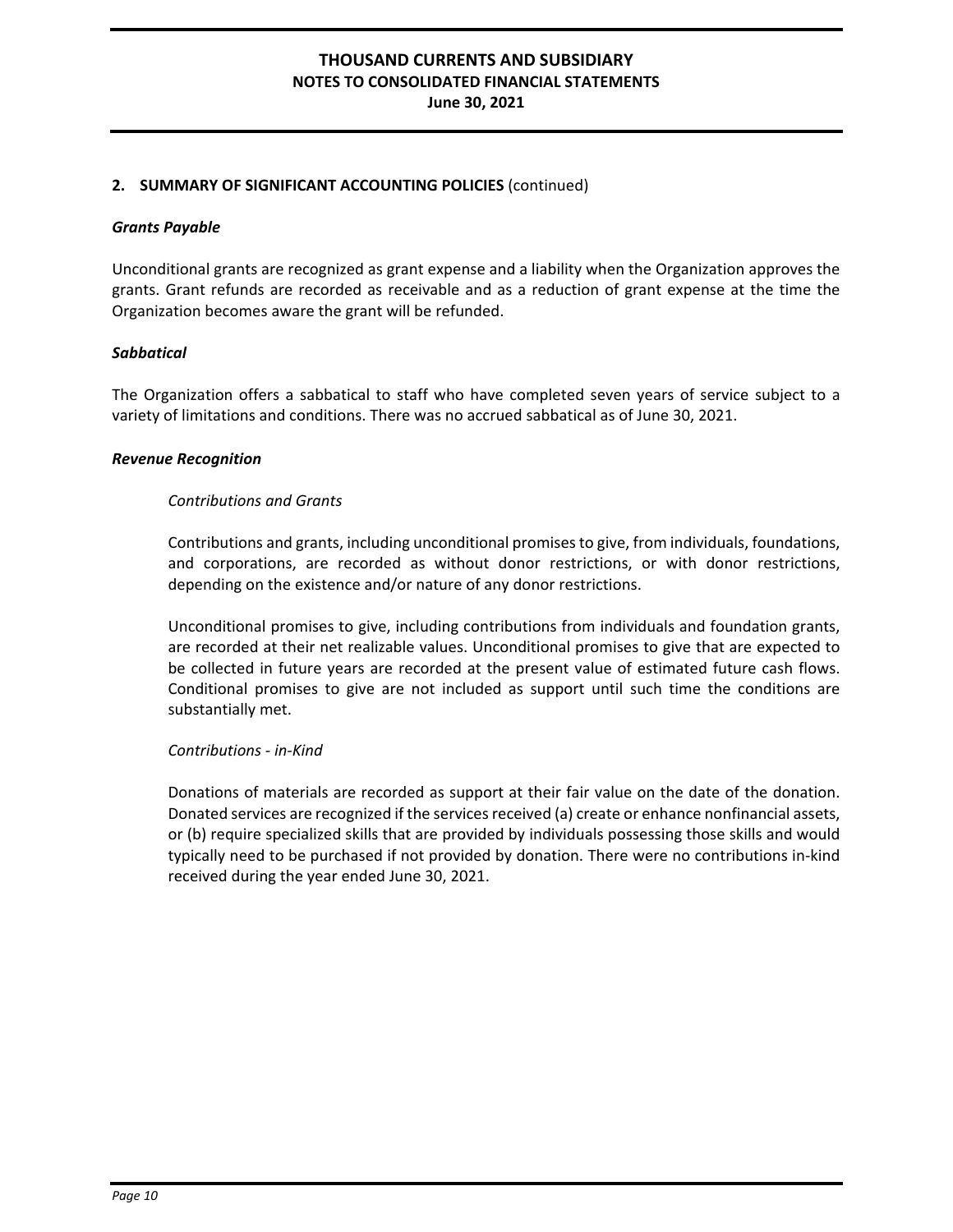## **2. SUMMARY OF SIGNIFICANT ACCOUNTING POLICIES** (continued)

#### *Revenue Recognition* (continued)

#### *Academy for Collaborative Philanthropic Leadership*

Revenue recognition is evaluated through the following five steps under the Accounting Standards Codification ("ASC") 606: (i) identification of the contract or contracts with a customer; (ii) identification of the performance obligations in the contract; (iii) determination of the transaction price; (iv) allocation of the transaction price in the contract; and (v) recognition of revenue when or as a performance obligation is satisfied.

The Organization recognizes tuition fee revenue in the period in which the services are provided. Amounts received in advance of service periods are recorded as deferred revenue. The performance obligation of the Organization is to provide training sessions that support the transformation of philanthropy grounded in leadership and collaboration practices from the Global South and communities of color in the United States. The revenue is recognized ratably over the course of the applicable academic year.

The transaction price is fixed and nonrefundable. Payment terms are typically 30 days from the invoice date, however, payment terms may be made in one lump sum or installments over the covered academic period. The Organization does not offer rights of return for its services in the normal course of business, and contracts generally do not include customer acceptance clauses. The Organization's academic term starts in March of each year and lasts for three years.

Under ASC 606, contract liabilities consist of unearned revenue from tuition for the next academic term. The following table provides information about significant changes in unearned revenue within one year at June 30, 2021:

| Deferred revenue, beginning of year                 | 97,500   |
|-----------------------------------------------------|----------|
| Revenue recognized that was previously included     |          |
| in deferred revenue at the beginning of year        | (78,288) |
| Increase in deferred revenue due to cash received   |          |
| during the period for the subsequent academic years | 34,538   |
|                                                     |          |
| Deferred revenue, end of year                       | 53,750   |

#### *Income Taxes*

Thousand Currents qualifies as a tax‐exempt organization under Section 501(c)(3) of the Internal Revenue Code and by California Revenue and Taxation Code Section 23701(d), and accordingly, is not subject to federal and California income taxes. BVIM is a single member LLC and considered a disregarded entity for federal purposes. For state reporting purposes BVIM is subject to the California gross receipts tax and minimum franchise tax of \$800.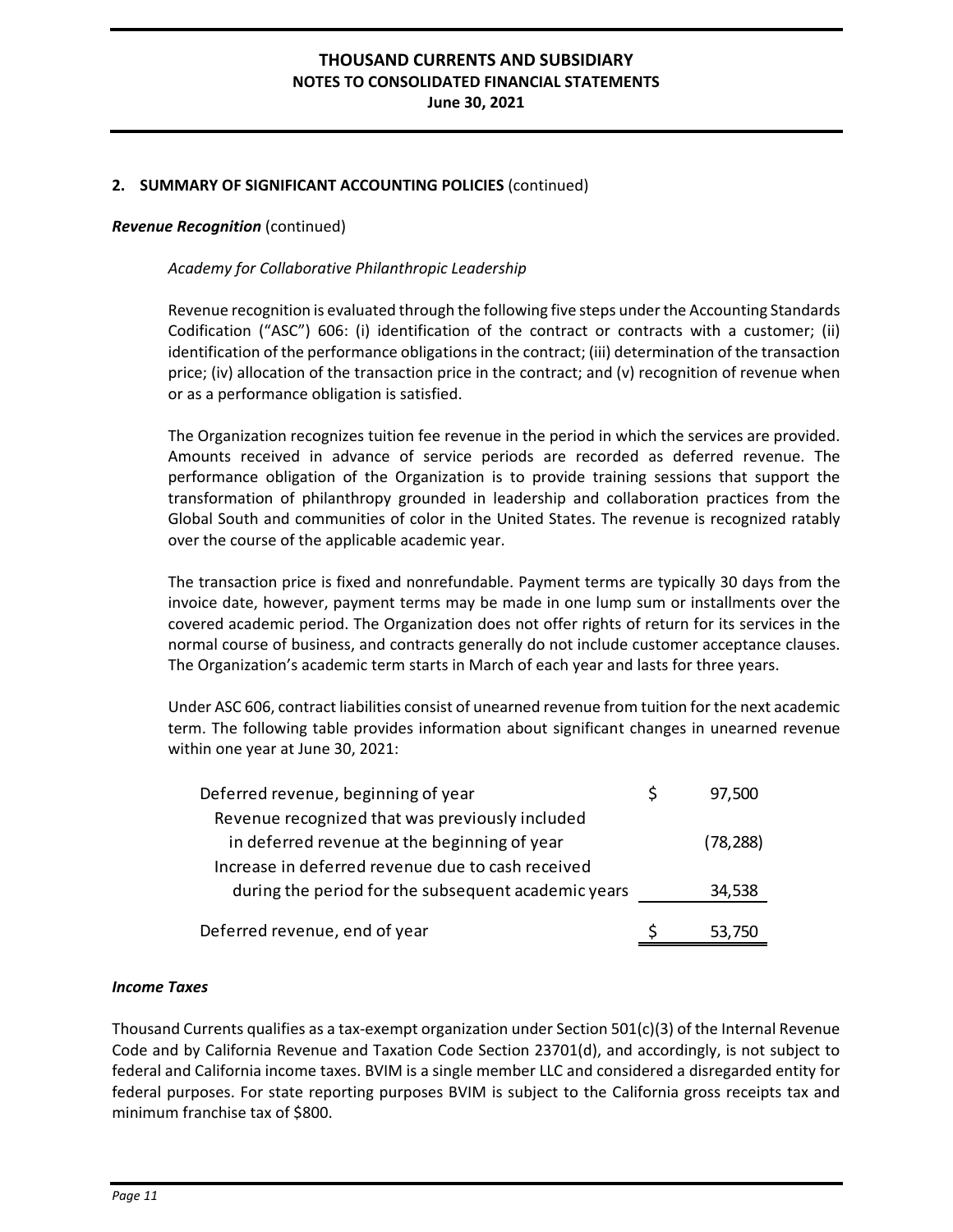# **2. SUMMARY OF SIGNIFICANT ACCOUNTING POLICIES** (continued)

## *Income Taxes* (continued)

Each year, management considers whether any material tax position the Organization has taken is more likely than not to be sustained upon examination by the applicable taxing authority. Management believes that any positions the Organization has taken are supported by substantial authority, and hence, do not need to be measured or disclosed in these consolidated financial statements.

# *Functional Allocation of Expenses*

The Organization's costs of providing the various programs and other activities have been summarized on a functional basis in the consolidated statement of activities. Accordingly, certain shared costs have been allocated among programs and supporting services benefited, pro rata based on average time spent and usage of resources.

# *Recently Issued Accounting Standards*

During February 2016, the Financial Accounting Standards Board ("FASB") issued Accounting Standards Update ("ASU") 2016-02, *Leases* (Topic 842) ("ASU 2016-02"). ASU 2016-02 requires lessees to recognize the assets and liabilities that arise from leases on the statement of financial position. A lessee should recognize in the statement of financial position a liability to make lease payments (the lease liability) and a right-of-use asset representing its right to use the underlying asset for the lease term. FASB has issued subsequent standards that deferred the implementation date. Topic 842 (as amended) is effective for annual periods beginning after December 15, 2021, and interim periods within fiscal years beginning after December 15, 2022. Early adoption is permitted. The Organization is currently assessing the effect that Topic 842 (as amended) will have on its consolidated financial statements.

During June 2016, the FASB issued ASU No. 2016-13, *Measurement of Credit Losses on Financial Instruments*. ASU No. 2016-13 requires financial assets measured at amortized cost to be presented at the net amount expected to be collected, through an allowance for credit losses that is deducted from the amortized cost basis. The measurement of expected credit losses is based on relevant information about past events, including historical experience, current conditions, and reasonable and supportable forecasts that affect the collectability of the reported amount. FASB has issued subsequent standards to clarify, correct errors in or improve the guidance. ASU No. 2016-13 (as amended) is effective for annual periods and interim periods within those annual periods beginning after December 15, 2022. Early adoption is permitted for annual and interim periods beginning after December 15, 2018. The Organization is currently assessing the effect that ASU 2016-13 will have on its consolidated financial statements.

During September 2020, the FASB issued ASU 2020-07, *Presentation and Disclosures by Not-for-Profit Entities for Contributed Nonfinancial Assets* ("ASU 2020-07"). ASU 2020-07 improves financial reporting by providing new presentation and disclosure requirements about contributed nonfinancial assets, including additional disclosure requirements for recognized contributed services. The standard will be required to be applied retrospectively for annual periods beginning after June 15, 2021. The Organization is currently assessing the effect that ASU 2020-07 will have on its consolidated financial statements.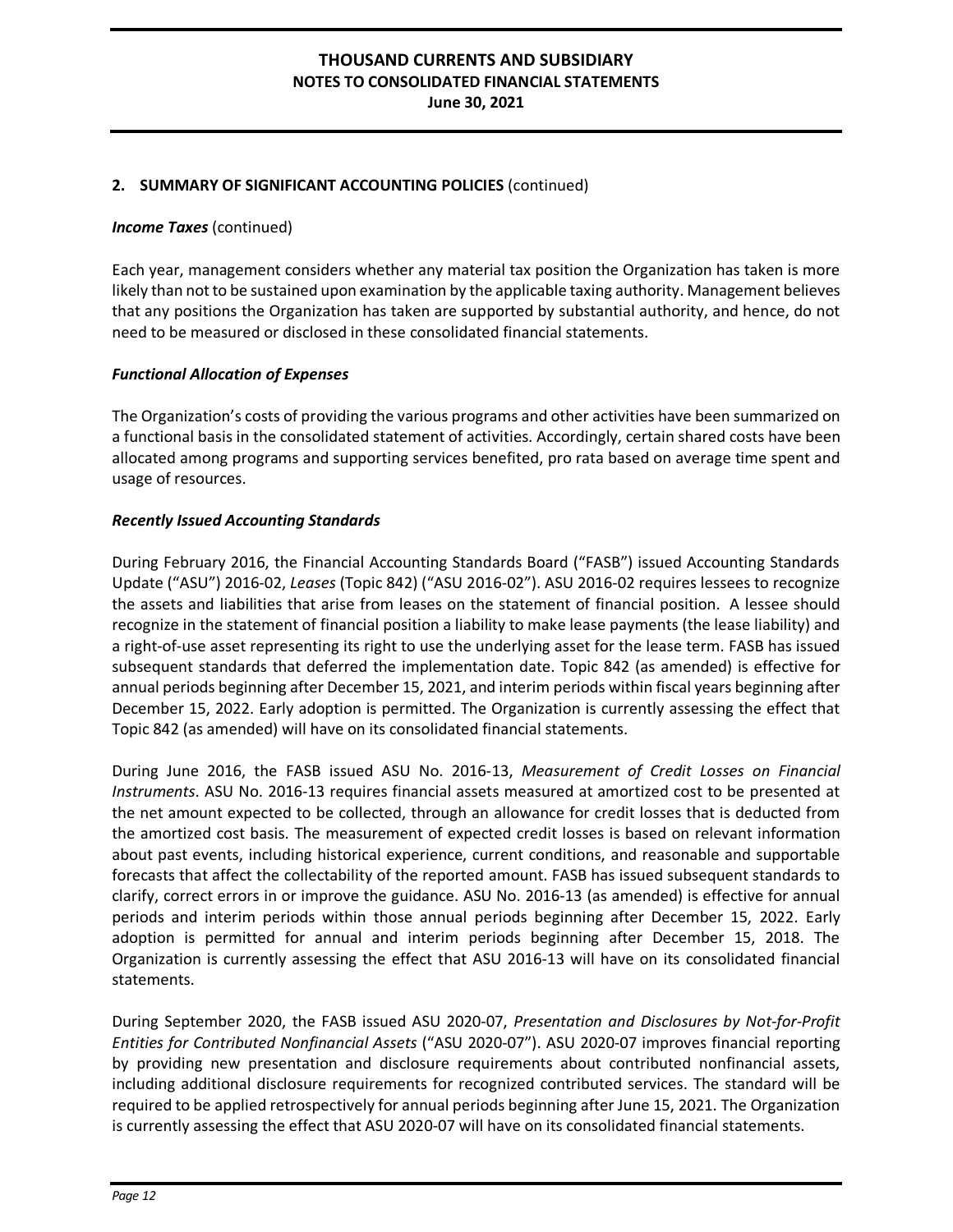## **3. NEW ACCOUNTING PRONOUNCEMENT**

In May 2014, FASB issued ASU 2014‐09, *Revenue from Contracts with Customers* (Topic 606), which replaces most existing revenue recognition guidance in U.S. GAAP and is intended to improve and converge with international standards the financial reporting requirements for revenue from contracts with customers. ASU 2014‐09 and its amendments were included primarily in ASC 606.

The core principle of ASC 606 is that an entity should recognize revenue for the transfer of goods or services equal to the amount that it expects to be entitled to receive for those goods or services. Revenue is recognized when control of the promised goods or services is transferred to customers. ASC 606 also requires additional disclosures about the nature, amount, timing, and uncertainty of revenue and cash flows arising from customer contracts, including significant judgements used, and assets recognized from costs incurred to obtain of fulfill a contract. Two methods of transition were permitted upon adoption: full retrospective and modified retrospective. The Organization adopted ASC 606 effective July 1, 2020 using the modified retrospective method applied to all contracts that were not completed at the date of initial application. The adoption of ASC 606 did not have a material effect on the Organization's financial position or changes in its net assets and there was no cumulative effect adjustment to the opening balance of net assets of July 1, 2020 as a result of ASC 606 implementation.

# **4. LIQUIDITY AND AVAILABILITY OF FINANCIAL ASSETS**

The Organization has various sources that provide liquidity during the year such as contributions, academy, and investment revenue.

The Organization considers net assets without donor restrictions to be available to meet cash needs for general expenditures. General expenditures include programmatic expenses, administrative and general expenses, and fundraising expenses that are expected to be paid in the subsequent year.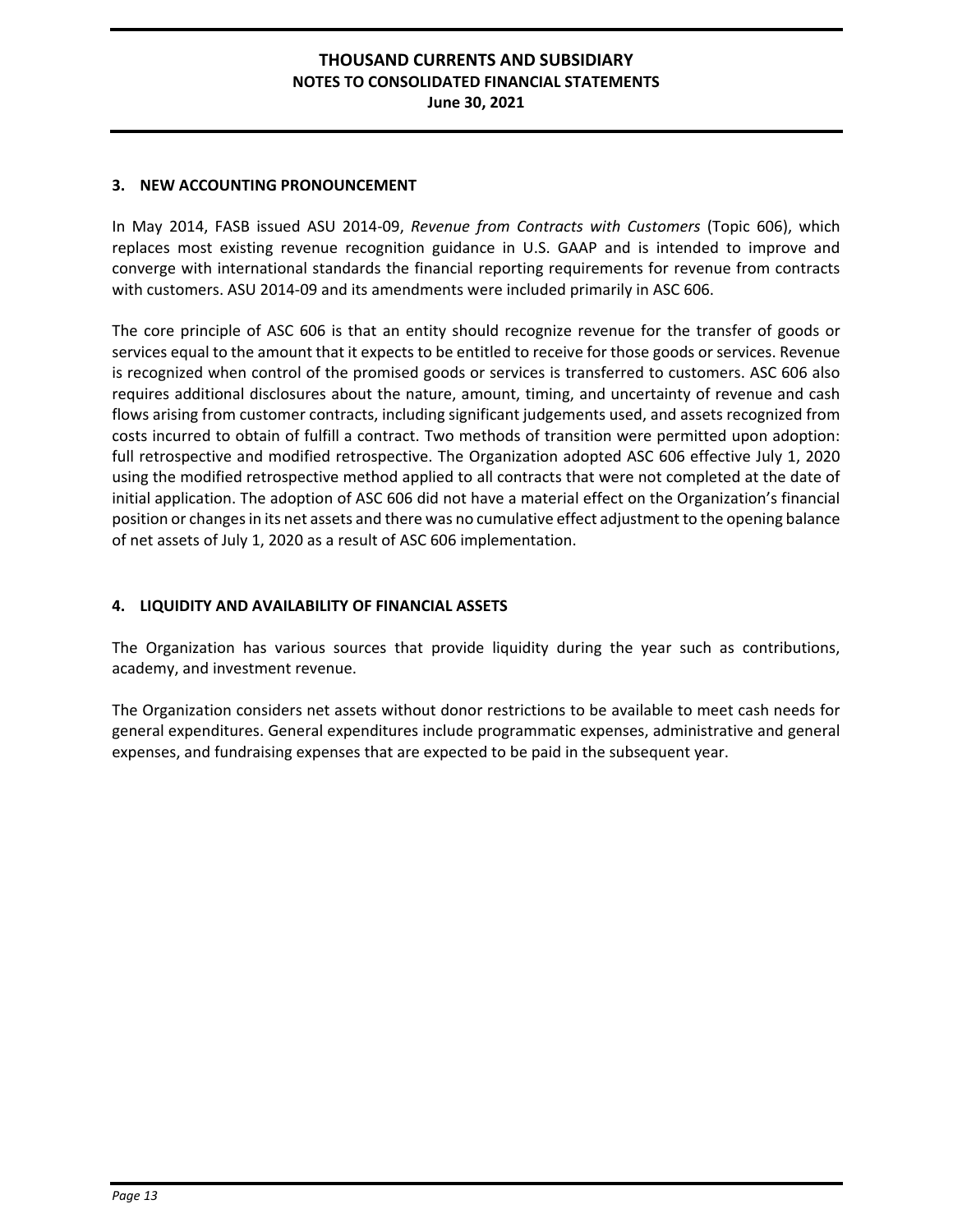# **4. LIQUIDITY AND AVAILABILITY OF FINANCIAL ASSETS** (continued)

The table below represents financial assets available to fund general operating expenditures within one year at June 30, 2021:

| \$. | 13,752,475 |
|-----|------------|
|     | 1,659,000  |
|     | 95,121     |
|     | 42,918     |
|     | 2,625,448  |
|     | 18,174,962 |
|     |            |
|     | 4,737,453  |
|     |            |
|     | (304,000)  |
|     | 4,433,453  |
|     |            |
|     |            |
|     |            |

#### **5. GRANTS RECEIVABLE**

At June 30, 2021, grants receivable consisted of the following:

| Due in less than one year | 1,479,000 |
|---------------------------|-----------|
| Due in one to five years  | 180,000   |
|                           |           |
|                           | 1,659,000 |

At June 30, 2021, the discount to present value for grants expected to be received in more than one year was considered immaterial to the financial statements.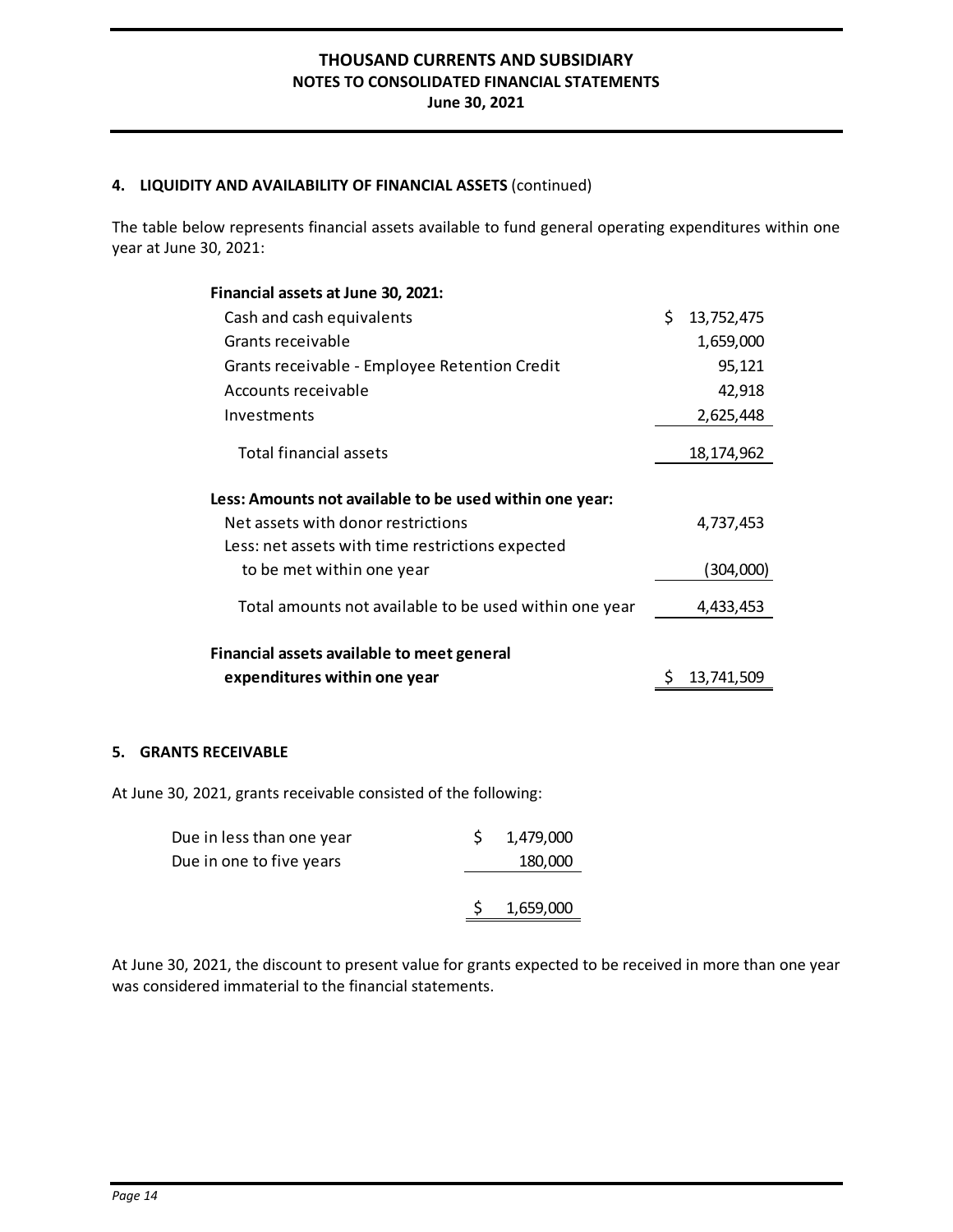# **6. EMPLOYEE RETENTION CREDIT**

The Employee Retention Credit ("ERC"), which was included as part of the Coronavirus Aid, Relief and Economic Security ("CARES") Act and amended by the Consolidated Appropriations Act and the American Rescue Plan Act, and the Infrastructure Investment and Jobs Act, incentivizes employers severely impacted by the COVID‐19 pandemic to retain their employees when they might otherwise find it difficult to do so. The fully refundable tax credit is allowed against the employer's share of employment taxes for qualified wages paid after March 12, 2020 and before October 2021. Credits in excess of the tax amounts paid by an employer are treated as overpayments and are also refunded to the employer. The ERC is calculated as a percentage of qualified wages (as defined in the CARES Act, as amended) paid by an eligible employer. The Organization qualified for the ERC as it experienced a significant decline in gross receipts (for 2020, defined as a 50% decline in gross receipts when compared to the same calendar quarter in 2019, and for 2021 defined as a 20% decline in gross receipts when compared to the same calendar quarter in 2019). The Organization averaged less than 100 full‐time employees during 2019, therefore, it was considered a small employer during 2021. As a small employer, all of the Organization's otherwise qualified wages were eligible for the ERC. For 2021, the ERC equaled 70% of an employee's qualified wages up to \$10,000 per employee per calendar quarter with a maximum annual credit of \$21,000 for each employee.

The Organization accounts for this federal funding in accordance with FASB ASC 958‐605 guidance for conditional contributions and, accordingly, revenues are measured and recognized when barriers are substantially met. The Organization claimed credits of \$132,972 for the quarter ended June 30, 2021 on timely filed forms 941 which are included in government grants in the consolidated statement of activities for the year ended June 30, 2021. As of June 30, 2021, the Organization had an ERC receivable of \$95,121.

# **7. INVESTMENTS**

At June 30, 2021, investments consisted of the following:

|                       | <b>Fair Value</b> | Level 1   | Level 2 |
|-----------------------|-------------------|-----------|---------|
| Bond funds            | 860,385           | 860,385   | \$      |
| <b>Equity funds</b>   | 1,087,043         | 1,087,043 |         |
| Exchange traded funds | 293,452           | 293,452   |         |
| Municipal bonds       | 384,568           |           | 384,568 |
|                       | 2,625,448         | 2,240,880 | 384,568 |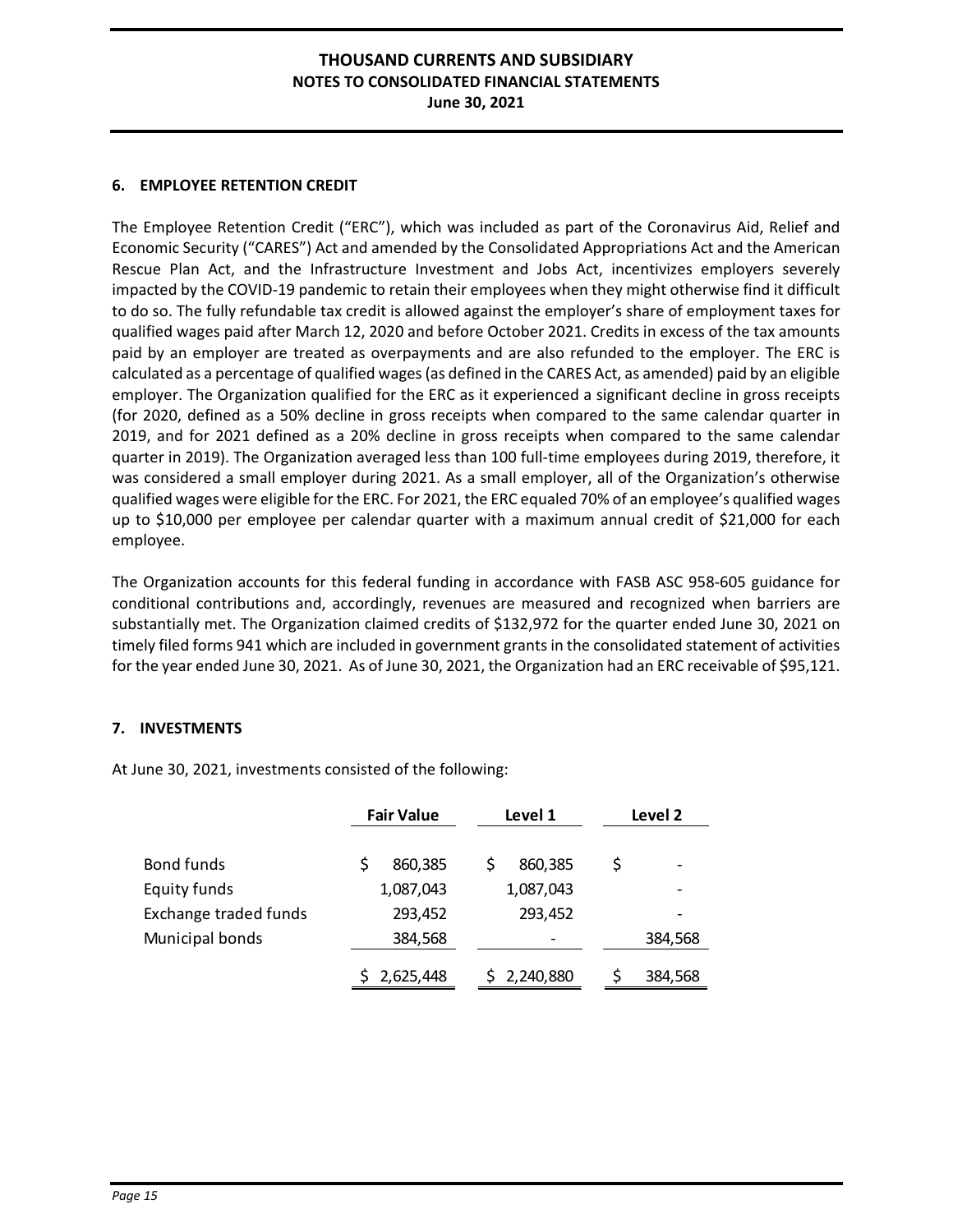#### **8. PROPERTY AND EQUIPMENT**

At June 30, 2021, property and equipment are comprised of the following:

| Furniture                      | 5,065    |
|--------------------------------|----------|
| Less: Accumulated depreciation | (2, 172) |
|                                | 2,893    |
|                                |          |

For the year ended June 30, 2021, depreciation expense amounted to \$724.

# **9. FORGIVABLE LOAN**

On May 12, 2020, the Organization received loan proceeds in the amount of \$308,300 under the Paycheck Protection Program ("PPP") which was established as part of the CARES Act and is administered through the Small Business Administration ("SBA"). The PPP provides loans to qualifying businesses in amounts up to 2.5 times their average monthly payroll expenses and was designed to provide a direct financial incentive for qualifying businesses to keep their workforce employed during the Coronavirus crisis. PPP loans are uncollateralized and guaranteed by the SBA and are forgivable after a "covered period" (eight or twenty‐four weeks) as long as the borrower maintains its payroll levels and uses the loan proceeds for eligible expenses, including payroll, benefits, mortgage interest, rent, and utilities. The forgiveness amount will be reduced if the borrower terminates employees or reduces salaries and wages more than 25% during the covered period. Any unforgiven portion is payable over 2 years if issued before, or 5 years if issued after, June 5, 2020 at an interest rate of 1% with payments deferred until the SBA remits the borrower's loan forgiveness amount to the lender, or, if the borrower does not apply for forgiveness, ten months after the end of the covered period. PPP loan terms provide for customary events of default, including payment defaults, breaches of representations and warranties, and insolvency events and may be accelerated upon the occurrence of one or more of these events of default. Additionally, PPP loan terms do not include prepayment penalties.

The Organization met the PPP's loan forgiveness requirements, and therefore, applied for forgiveness in August 2021. When legal release is received, the Organization will record the amount forgiven as forgiveness income within its statement of activities. If any portion of the Organization's PPP loan is not forgiven, the Organization will be required to repay that portion, plus interest, over two years with the repayment term beginning at the time that the SBA remits the amount forgiven to the Organization's lender.

On September 1, 2021, the Organization received the legal release from the SBA, and therefore, will record the amount forgiven, \$308,600, as forgiveness income within its statement of activities for the year ending June 30, 2022.

The SBA reserves the right to audit any PPP loan, regardless of size. These audits may occur after forgiveness has been granted. In accordance with the CARES Act, all borrowers are required to maintain their PPP loan documentation for six year after the PPP loan was forgiven or repaid in full and to provide that documentation to the SBA upon request.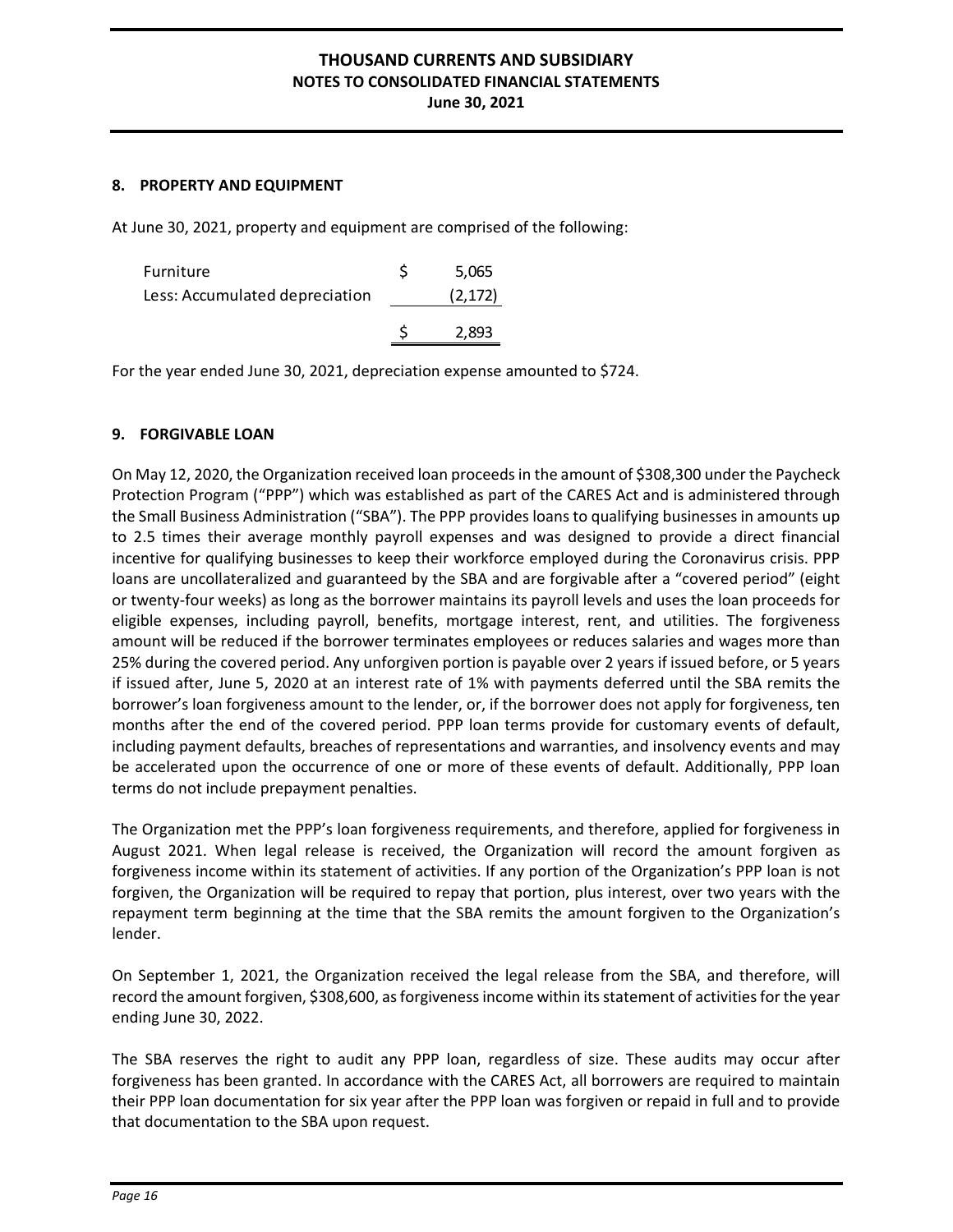# **10. NET ASSETS WITH DONOR RESTRICTIONS**

At June 30, 2021, net assets with donor restrictions consisted of the following:

| <b>Subject to purpose restrictions:</b>  |                      |
|------------------------------------------|----------------------|
| CLIMA Fund                               | \$<br>2,554,853      |
| <b>Buen Vivir Fund</b>                   | 523,600              |
| Contributions receivable restricted for: |                      |
| CLIMA Fund                               | 790,000              |
| Latin America Program                    | 340,000              |
| <b>Buen Vivir Fund</b>                   | 150,000              |
| A&B Solidarity Fund                      | 75,000               |
| Subject to passage of time:              | 4,433,453<br>304,000 |
|                                          | 4,737,453            |

During the year ended June 30, 2021, net assets with donor restrictions were released for the following purposes:

| <b>BLMGNF</b>                           | \$<br>69,744,054 |
|-----------------------------------------|------------------|
| CLIMA Fund                              | 2,047,155        |
| Passage of time                         | 754,091          |
| <b>Buen Vivir Fund</b>                  | 659,900          |
| Africa Program                          | 369,062          |
| Radical Learning for Lasting Change     | 350,000          |
| Latin America Program                   | 328,009          |
| A&B Solidarity Fund                     | 289,477          |
| Climate Justice Resilience Fund Project | 100,000          |
| Asia Program                            | 75,500           |
|                                         |                  |
|                                         | \$<br>74.717.248 |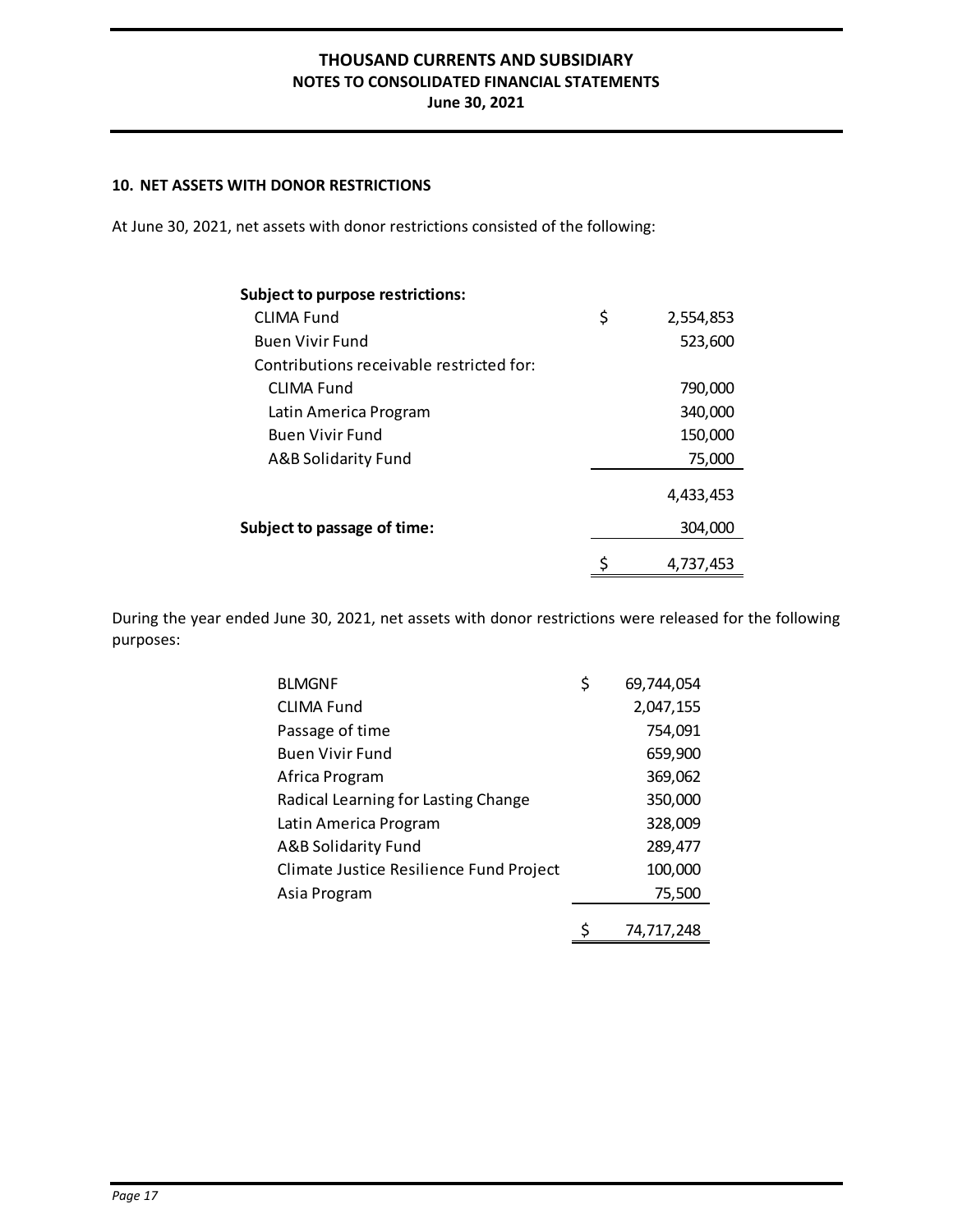#### **11. FISCAL SPONSORSHIP ACTIVITY**

Thousand Currents acted as a fiscal sponsor for BLMGNF, receiving grants, contributions and gifts in support of BLMGNF and its purposes and to make such funds available to BLMGNF. In return for providing such services, Thousand Currents charged a fiscal sponsorship fee of up to 15% of the funds received, in addition to reimbursement of the expenses identified. Thousand Currents provided BLMGNF with administrative, accounting, grants management, insurance, human resource, legal, and compliance support in exchange for the fiscal sponsorship fee. The fiscal sponsorship agreement granted variance power to the Organization over these funds. Accordingly, the amounts received and disbursed are reflected in the consolidated statements of activities of the Organization.

On October 6, 2020, the California Office of the Attorney General approved the notice of proposed transfer filed by Thousand Currents associated with their fiscal sponsorship agreement of the Black Lives Matter Global Network Project to the BLMGNF. Under a grant and asset transfer agreement dated September 23, 2020, the total amount transferred of approximately \$69.1 million was made during the year ended June 30, 2021 to the BLMGNF.

#### **12. LEASE OBLIGATIONS**

The Organization leases its office under an operating lease which expired on March 31, 2020. Every quarter starting March 2020, the Organization renewed its office lease for three months. On December 16, 2020, the Organization renewed its office lease for another three months through March 31, 2021. Subsequent to March 31, 2021, the lease became a month-to-month lease until August 31 ,2021. On September 1, 2021, the Organization entered into a month‐to‐month agreement to utilize a virtual office.

Total rent expense amounted to \$49,479 for the year ended June 30, 2021.

# **13. CONTINGENCIES**

#### *Grant Awards*

Grant awards require the fulfillment of certain terms as set forth in the instrument of grant. Failure to fulfill the terms of the grant award could result in the return of the funds to the grantors. The Organization deems this contingency remote since by accepting the grants and their terms, it has accommodated the objectives of the Organization to the provisions of the grants.